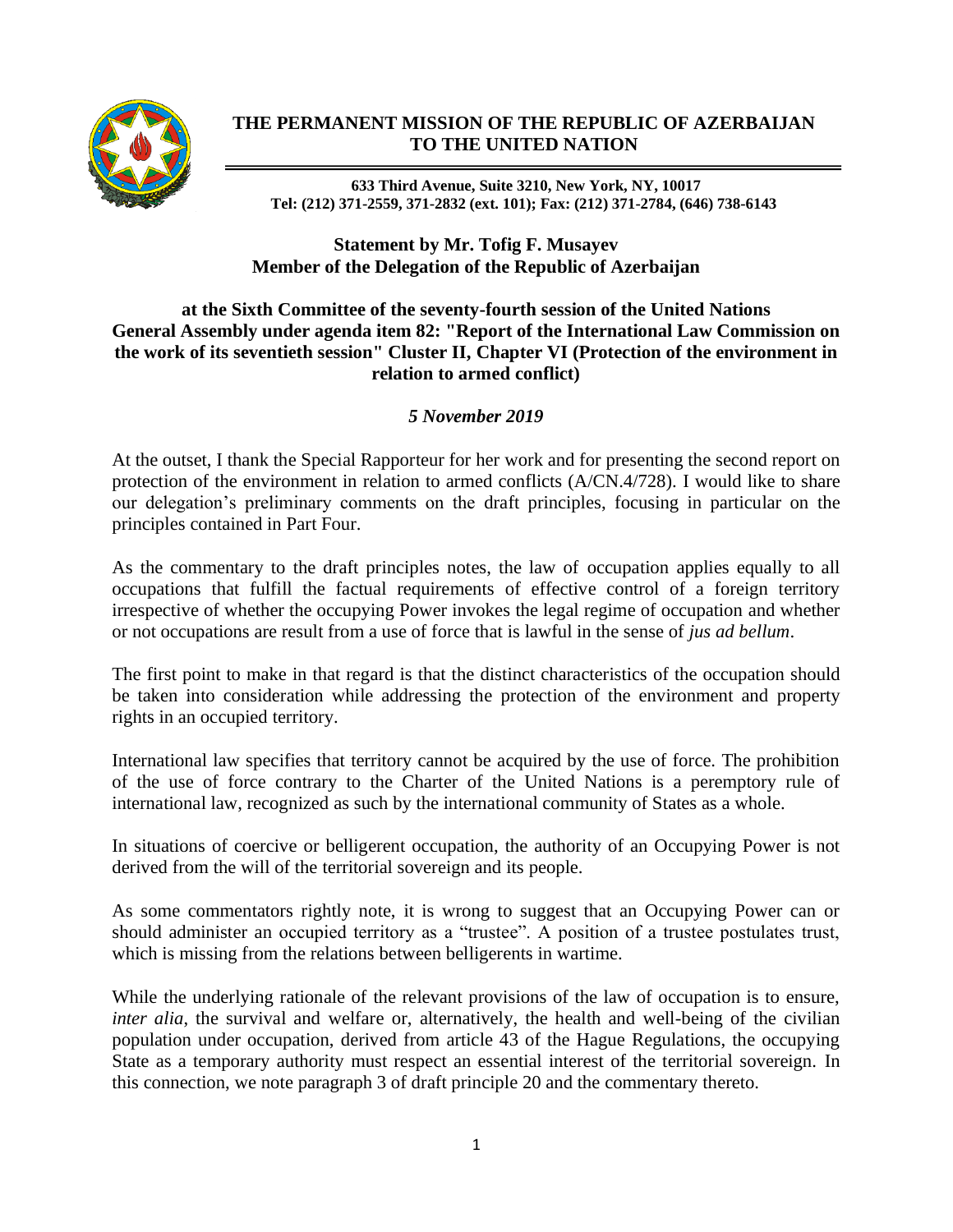Limitations imposed on an occupant by international law are derived from the temporary nature of the occupation. Indeed, occupation does not confer sovereignty over the occupied territory upon the occupier, the legal status of the territory in question remains unaffected by the occupation and the occupant lacks the authority to make permanent changes to that territory.

International humanitarian law provides for the keeping in place of the local legal system during occupation. The key features of the provision of article 43 of the Hague Regulations read together create a powerful presumption against change with regard to the occupant's relationship with the occupied territory and population, particularly concerning the maintenance of the existing legal system, while permitting the occupant to "restore and ensure" public order and safety. While the balance between the two is not always clear, especially in extended occupations, it is nevertheless certain that an occupant does not have a free hand to alter the legal and social structure of the territory in question and that any form of "creeping annexation" is forbidden.

The presumption in favour of the maintenance of the existing legal order is particularly high and is supplemented by provisions in Geneva Convention IV, in particular its article 64. However, this is to be restrictively interpreted, and the difference between preserving local laws and providing for "provisions" which are "essential" is clear and significant. They mean not only that the legal system as such is unaffected save for the new measures which are not characterized as such as laws, but that the test for the legitimacy of these imposed measures is that they be "essential" for the purposes enumerated.

In that regard, we note the commentary on draft principle 20, in particular that "the Occupying Power is not supposed to take over the role of a sovereign legislator" and that "the Occupying Power may not introduce permanent changes in fundamental institutions of the country and shall be guided by a limited set of considerations".

Further, in addition to the obligation to respect an essential interest of the territorial sovereign, when occupation is accompanied with deportation of civilians, the rights and interests of the population expelled from an occupied territory and seeking return to their homes and properties in that territory must be respected. It is clear that no right can be exercised at the expense of the violation of the rights of others. This is particularly relevant in regard to property rights and the protection of the environment and natural resources of the occupied territory.

With regard to draft principle 21, it should be made clear that States have and shall exercise full sovereignty over their wealth, natural resources and economic activities. As the report of the Special Rapporteur points out, "[t]he principle of permanent sovereignty over natural resources provides general protection to a State's natural resources, in particular against foreign illegal appropriation…"

Consequently, the Occupying State cannot exercise its authority to exploit the resources or other assets of the occupied territory for the benefit of its territory and population, nor should it further the interests of the local surrogate operating in the occupied territory under effective political, military, economic and other control of the occupier.